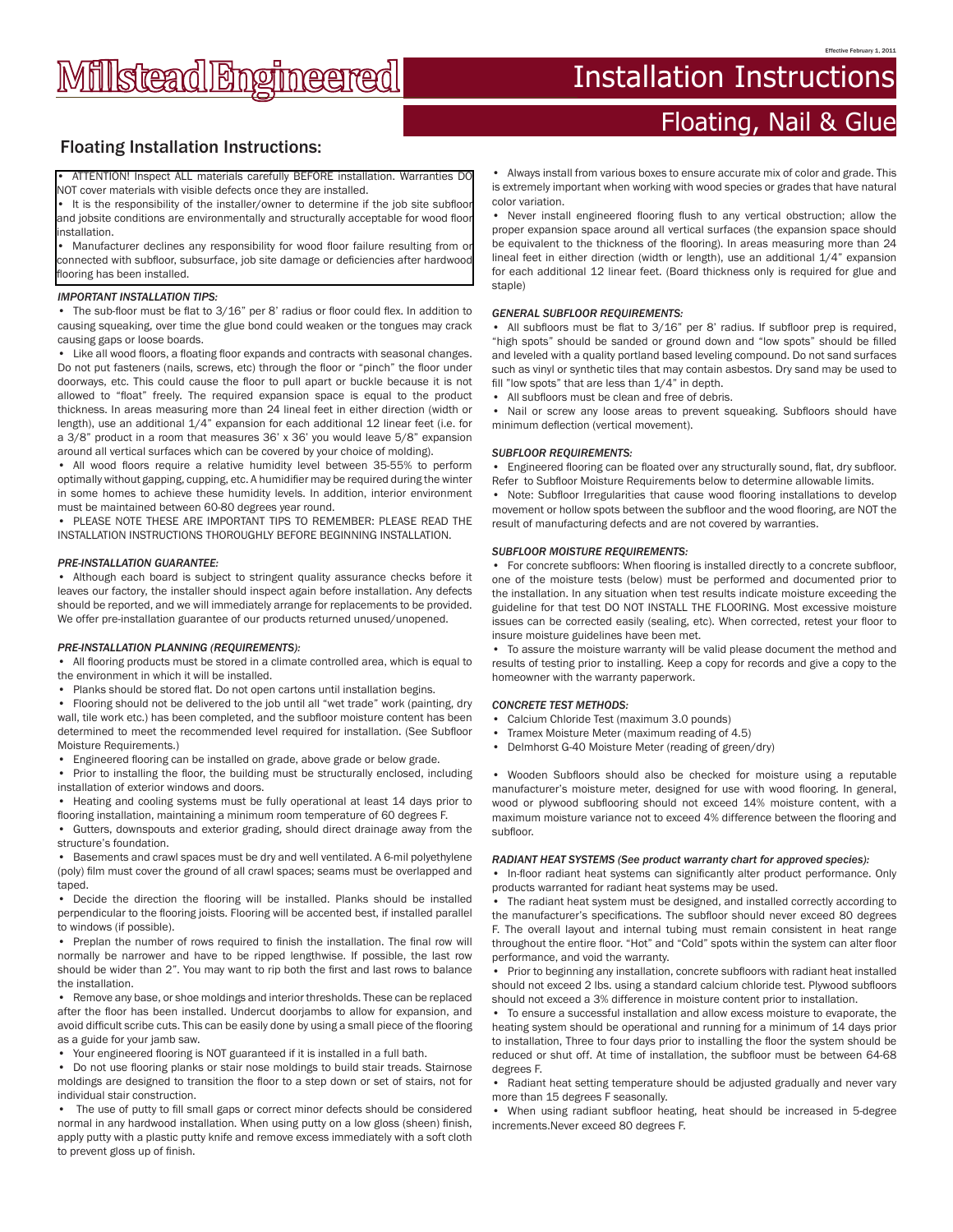#### Floating Installation Instructions Continued: *SUGGESTED TOOLS AND MATERIALS:*

- 6 mil polyethylene film (if needed)
- Foam underlayment
- Measuring tape
- Wood chisel
- Circular or rip saw
- Jamb saw
- Wood or plastic spacers
- Roberts 1406 Tongue and Groove Adhesive
- Safety glasses
- Chalk line
- **Square** • Pencil

#### *NSTALLING FLOOR:*

• Roll out foam underlayment (follow instructions inside packaging). On a concrete subfloor, if you are using an underlayment that does not have a vapor barrier attached, loose lay 6 mil poly sheeting with the seams overlapped 8", taped with clear packaging tape and lapped up the wall but not touching the sheetrock. Then roll out underlayment, butting edges. For installations over a plywood subfloor it is not necessary to use poly sheeting, and foam underlayment may or may not have a vapor barrier attached.

Never open the bundles until ready to start the installation process.

• When the decision is made on the direction the boards will run, start at one side wall with the first row of boards allowing an expansion space along side and end walls with the use of wood wedges (equivalent spacers, SEE FIGURE 1). The expansion space should be equivalent to the thickness of the flooring (i.e. 3/8" or 1/2"). In areas measuring more than 24 lineal feet in either direction (width or length), use an additional 1/4" expansion for each additional 12 linear feet (i.e. for a 3/8" product in a room that measures 36' x 36' you would leave 5/8" expansion around all vertical surfaces which can be covered by your choice of molding). If the starting wall is out of square, it is recommended the first row of boards be scribed to allow for expansion and a straight working line.

#### *SIDE AND END GLUING:*

• The engineered boards must be side and end glued using wood glue. Apply glue in the groove of each plank as you install (Figure 2). Begin 2" from the end and fill the groove completely in 6" lengths, skipping 6" and repeating the length of the board. Fully glue the end joint. It is very important to fill the groove to its full thickness. This will ensure proper transfer to the tongue of the adjoining planks. Failure to follow proper glue schedule will void all warranties. If any excess glue squeezes up to the finished surface, wipe off using a paper towel or cloth.

• Install the first row using the appropriate expansion space with the groove side

## Staple/Nail Installation Instructions:

• ATTENTION! Inspect ALL materials carefully BEFORE installation. Warranties DO NOT cover materials with visible defects once they are installed.

• It is the responsibility of the installer/owner to determine if the job site subfloor and jobsite conditions are environmentally and structurally acceptable for wood floor installation.

• Manufacturer declines any responsibility for wood floor failure resulting from or connected with subfloor, subsurface, job site damage or deficiencies after hardwood flooring has been installed.

#### *PLEASE SEE PAGE 1 FOR PRE-INSTALLATION REQUIREMENTS*

#### *GENERAL SUBFLOOR REQUIREMENTS:*

• All subfloors must be flat to 3/16" per 8' radius. If subfloor prep is required, "high spots" should be sanded or ground down. Do not sand surfaces such as vinyl or synthetic tiles that may contain asbestos.

• All subfloors must be clean and free of debris.

• Nail or screw any loose areas to prevent squeaking. Subfloors should have minimum deflection (vertical movement).

#### *SUBFLOOR REQUIREMENTS:*

These products can be installed over dry, flat wood subfloors such as plywood and OSB. If used over an existing subfloor, the thickness of the overlay material must be such as to yield a total of 3/4" subfloor thickness.

• Particle board is NOT recommended for staple down installations.

• Note: Subfloor Irregularities that cause wood flooring installations to develop movement or hollow spots between the subfloor and the wood flooring, are NOT the result of manufacturing defects and are not covered by warranties.

#### *SUBFLOOR MOISTURE REQUIREMENTS:*

Wooden Subfloors should be checked for moisture using a reputable manufacturer's moisture meter, designed for use with wood flooring. In general, wood or plywood subflooring should not exceed 14% moisture content, with a maximum moisture variance not to exceed 4% difference between the flooring and subfloor.

### *SUGGESTED TOOLS AND MATERIALS:*

- For 3/8"
- Pneumatic or Manual Nailer/stapler for use with 3/8" floors

facing the wall. The subsequent rows are installed, side and end glued, tapped together with a hammer and tapping block to prevent damage to the protruding tongue. Tapping block should be against tongue only. Do not tap on groove side of boards as this will cause damage! Check for tight fit on sides and ends. Stagger at least 6 inches between end joints of adjacent board rows. End joints should not repeat visually across installed floor. The floor can be installed in successive rows. We recommend using the stagger method to ensure a tight fit for the first few rows, and limiting board separation during initial set-up. Avoid "H" joints and other discernible patterns.

#### *INSTALLING THE LAST ROW:*

The boards in the last row will need to be cut to the necessary width (FIGURE 3). Remember to allow the appropriate expansion space between the last row and any vertical surface it adjoins. Mark the board to the correct width and contours of the wall.

• After the floor is completely installed, remove spacers, install molding and thoroughly clean the floor with an approved Roberts Wood Floor Cleaner. Never cover a newly installed floor with plastic. Always use a breathable material such as craft paper or cardboard.



• Figure 1

• Figure 2



- 80-85 lb of air pressure
- 1" minimum fastner length
- 21 Gauge x 1/4" Narrow Crown
- For 1/2"
- Pneumatic or manual nailer/stapler for use with 1/2" floors
- 80-85 lb of air pressure
- 1 1/4"minimum nail/staple
- Hammer
- Chalk line • Wood chisel
- Measuring tape
- **Square** • Pencil Circular or rip saw • Jamb saw
- Safety glasses

#### *INSTALLING THE FLOOR:*

• The clean subfloor surface should be covered, wall-to-wall, with 15-lb. asphalt saturated felt. Lap the edges of the felt 4" when positioning. Double the felt around heating ducts.

• Flooring should be laid at right angles to the floor joists and, if possible, in the direction of the longest dimension of the room.

• Snap a working line parallel to the starting wall, allowing for expansion space. (Expansion space should be equivalent to the thickness of the flooring.)

• With the tongue out, lay one row of planks along the length of the working line. The first row should be face-nailed and countersunk.

• Subsequent rows should be blind nailed wherever possible. With the proper nailer, nail planks every 4"- 6" and within 2" of the end joint. Push or gently tap boards flush to the previous row. Only tap against the tongue; tapping the groove may damage edges.

Stagger at least 6 inches between end joints of adjacent board rows. End joints should not repeat visually across the installed floor. Avoid "H" joints and other discernible patterns.

• Face-nail and countersink final rows of flooring as necessary.

#### *IMPORTANT NOTES*:

• The use of putty to fill small gaps or correct minor defects should be considered normal in any hardwood installation.

• Hardwood floors should be maintained year round at 35-55% relative humidity and a temperature between 60-80 degrees. A humidifier / de-humidifier may be necessary in some homes to maintain these climate conditions.